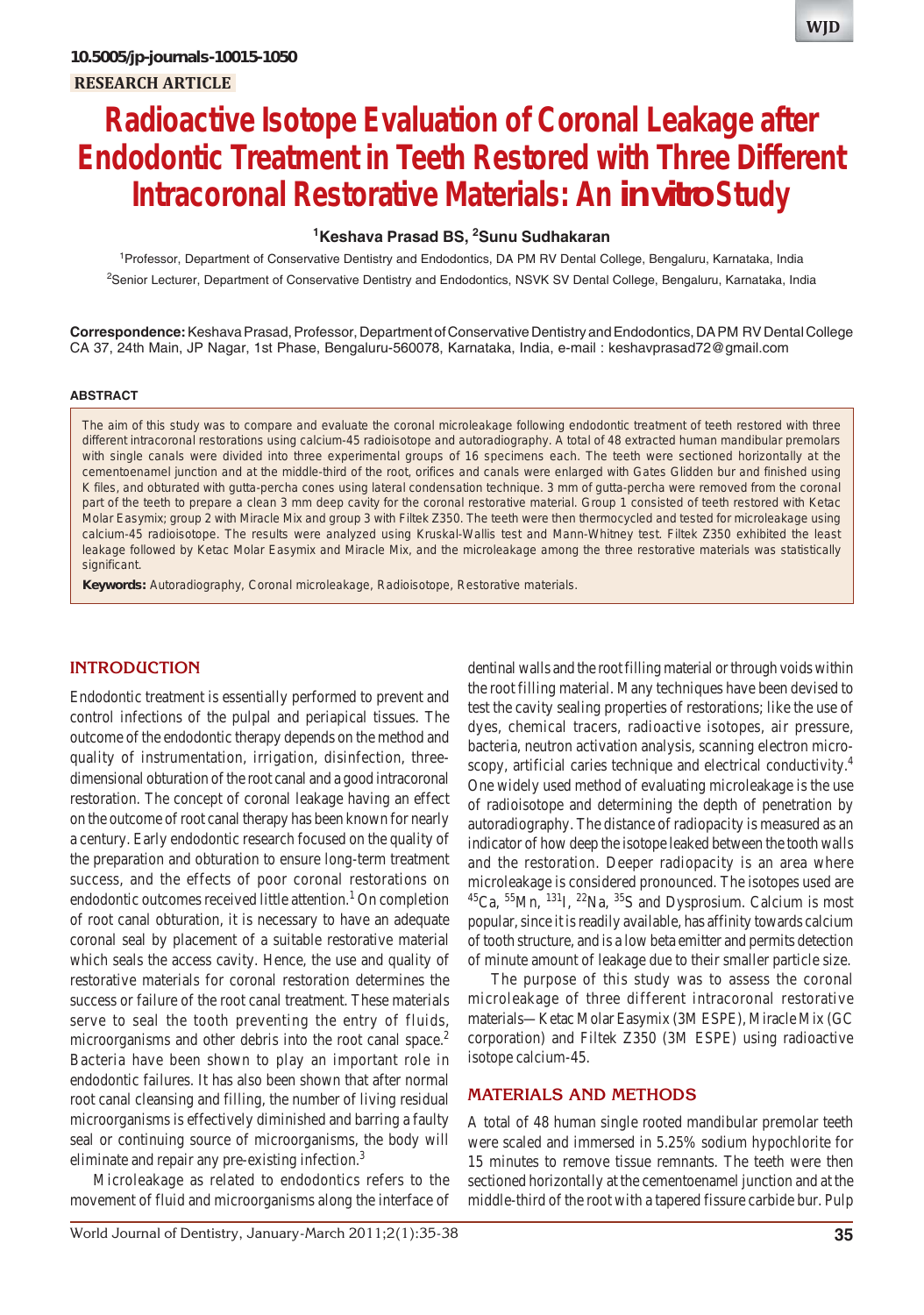tissue was removed from the root canals with barbed broaches. The orifices and canals were enlarged with a size 3 Gates Glidden bur (ISO 90) and finished using K files. Pulp chamber and canals were irrigated with 5.25% sodium hypochlorite and rinsed with sterile water for 1 minute. Canals were then dried with paper points and obturated with gutta-percha cones using lateral condensation technique. Gutta-percha was cut at the canal orifice with a heated instrument and condensed vertically right at the orifice. The teeth were then divided into three groups of 16 teeth each depending on the coronal restorative material to be used.

3 mm of gutta-percha was removed from the coronal part of the teeth using a marked heated plugger to prepare a clean 3 mm deep cavity. Group 1—the cavity was treated with 10% polyacrylic conditioner for 10 seconds to remove the smear layer, rinsed and mildly air dried and restored with Ketac Molar Easymix according to the manufacturer's instructions. Group 2 was similarly preconditioned and restored with Miracle according to manufacturer's instructions. Group 3—here an additional 1 mm of gutta-percha was removed from the canal to make room for a layer of glass ionomer cement to serve as a barrier between the obturation and the nanocomposite material. The cavity was etched with 37% phosphoric acid for 10 seconds, rinsed for 20 seconds and then bonding agent Prime and Bond NT was applied and cured for 20 seconds .The Filtek Z350 was placed into the prepared cavity in small increments and light-cured for 20 seconds according to the manufacturer's instructions.

All specimens were stored at room temperature in distilled water for 24 hours, and then subjected to thermocycling at  $4 \pm 2$ ,  $55 \pm 2$ , and  $37 \pm 2$ °C for 100 cycles. The dwell time in each bath and the time interval at room temperature between baths was 20 seconds. The teeth in all specimens received three layers of nail polish leaving only the area of the canal orifice exposed.

The coated teeth were immersed for 24 hours in Ca-45 solution, which was diluted with distilled water to give a solution of 0.1 mCi/ml. After removal from the solution, the teeth were rinsed for one hour in running water and sectioned mesiodistally using diamond disc for autoradiographic examination. The two sections obtained per tooth were placed on Kodak film and left for 24 hours exposure in the dark. The overall microleakage pattern of each tooth was then examined and a leakage score was assigned and demonstrated schematically.

The microleakage scores were:



 $0 = No$  evidence of isotope at the interface of the canal wall and the restorative material

 $1 =$  Slight evidence of isotope penetrating through the canal wall  $(< 1$  mm)

 $2 =$ Moderate evidence of isotope penetrating the canal wall  $(1-2 \text{ mm})$  $3 =$  Gross evidence of isotope penetrating the canal wall ( $>$  2 mm).

## **RESULTS**

The autoradiography of samples restored with Filtek Z350 demonstrated 11 samples with score 0 and five samples with score 1; Ketac Molar Easymix demonstrated five samples with score 0, eight samples with score 1 and three samples with score 2; and Miracle Mix group demonstrated seven samples with score 2 and nine samples with score 3 (Figs 1A to C).

Statistical analysis using Kruskal-Wallis and Mann-Whitney test revealed that there is a significant difference between the different materials with respect to microleakage scores  $(p < 0.001)$ .



**Fig. 1A:** Autoradiograph of Filtek Z350 specimen



**Fig. 1B:** Autoradiograph of Miracle Mix specimen



**Fig. 1C:** Autoradiograph of Ketac Molar Easymix specimen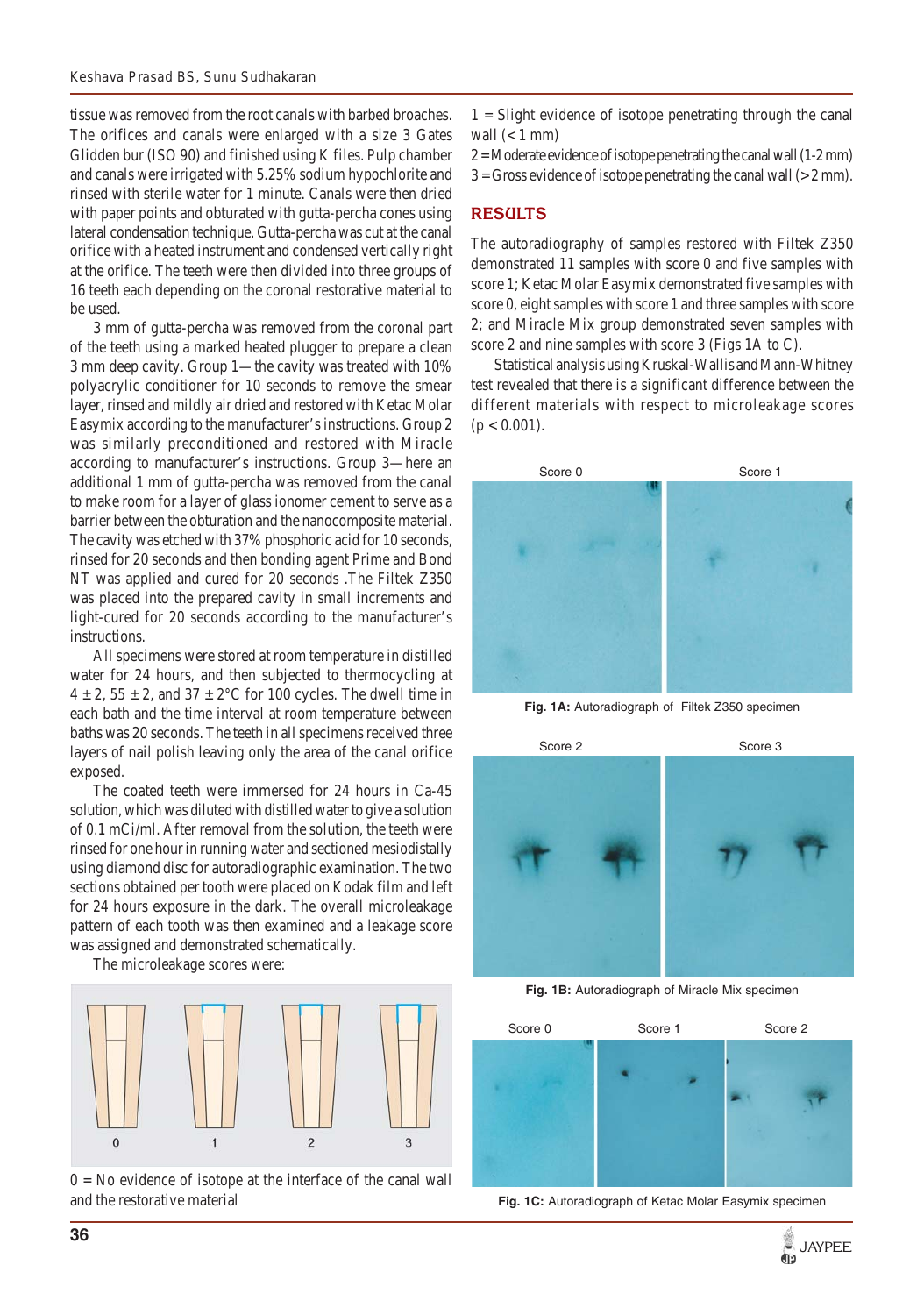#### **DISCUSSION**

Endodontic treatment is aimed at healing or preventing apical periodontitis. An infected root canal has to be cleaned, shaped and filled with a three-dimensional seal. This filling together with the intracoronal restoration should prevent oral bacteria from penetrating the apical tissue.<sup>1</sup> Final restorative materials should protect the root canal system if placed properly. If a seal is not maintained, the success of root canal therapy may be jeopardized when obturated root canals are exposed to the oral microbiota. If microbial cells and their products reach the periradicular tissues, they can induce and/or perpetuate periradicular disease.<sup>5</sup> In a study using obturated canals exposed to artificial saliva followed by Pelikan ink, found leakage in as little as 3 days. Another study showed that root canals obturated with gutta-percha and Roth sealer, either by lateral or vertical condensation, demonstrated apical leakage within 30 days of coronal exposure to saliva. Bacteria and their byproducts have also been shown to penetrate root canal obturating materials and influence periapical tissues and outcomes for success. The evaluation of bacterial endotoxin from Actinobacillus to pass through obturated root canals revealed that it was able to pass through the root canals within 20 days.<sup>6</sup>

In this study, calcium-45 in the form of calcium chloride at a concentration 0.1 mCi/ml was used to assess the microleakage. The use of isotopes permits detection of minute amount of leakage, as the smaller isotope molecules measure only 40 nm compared to the smaller dye particles (120 nm). Also radioactive isotopes have the advantage over dyes as tracers, for their presence can be readily detected in very small concentrations.4

The autoradiography of samples restored with Filtek Z350 resulted in 11 samples with no penetration, five samples with slight evidence of penetration; Ketac Molar Easymix showed five samples with no penetration, eight samples with slight penetration and three samples with moderate penetration; Miracle Mix showed seven samples with moderate penetration and nine samples with gross penetration. On statistical analysis, it was found that Miracle Mix exhibited the most leakage followed by Ketac Molar Easymix and Filtek Z350.



**Graph 1:** The comparative distribution of microleakage scores in all three groups

The samples of Ketac Molar Easymix was conditioned with 10% polyacrylic acid before restoration. This was done to remove the smear layer and hence attain an improved seal of the glass ionomer cement to the dentin. However, in spite of using the conditioner, Ketac Molar Easymix exhibited leakage in 11 samples, the probable reason being shrinkage of the material upon setting, resulting in a potential avenue for microleakage. These findings could be corroborated to those obtained in a previous study, which revealed a gap observed between glass ionomer and dentinal wall and related it to the shrinkage of the material on setting.<sup>7</sup>

Miracle Mix showed the most leakage, which could also be explained due to shrinkage of the glass ionomer component, and also due to the fact that silver alloy does not chemically bond to the tooth structure and due to the inherent difference in coefficient of thermal expansion between the tooth and silver alloy (8.3 for dentin versus 25 for silver alloy).

The results of this study with Filtek Z350 performing the best, may be explained by the volumetric content of inorganic particles, as the filler content and size directly determine the physical and mechanical properties of composite resin. Nano composite Filtek Z350 has 78.5% weight or 59.5% volume of filler content according to the manufacturer. Due to the reduced dimension of the particles and to a wide size distribution, an increased filler load can be achieved with a consequence of reducing the polymerization shrinkage and thus increasing the marginal adaptation thereby reducing the microleakage. Also, the use of latest generation bonding agent Prime and Bond NT, based on nanotechnology, has shown the ability to penetrate dentinal tubules through hydrophilic wetting. By using such a primer the resin is drawn into the tubules creating an intimate hybrid layer and resin tags. This penetration of resin into the dentin creates a mechanical interlocking that would have resisted the penetration of radioisotope thereby giving the best protection against coronal microleakage.

Within the limits of this study, Filtek Z350 gave the best results, thus proving itself to be an ideal material to restore the tooth after endodontic treatment to achieve an adequate seal from coronal microleakage.

## **ACKNOWLEDGMENTS**

The authors wish to express their sincere gratitude to Dr Saroja, Head of Department, Nuclear Medicine, Victoria Hospital, Bengaluru, and Mr Tejaswi, Statistician for their technical support.

#### **REFERENCES**

- 1. Claudia R Barthel, Stefan Zimmer, Ralf Wussogk, Jean-Francois Roulet. Long-term bacterial leakage along obturated roots restored with temporary and adhesive fillings. J Endod 2001; 27(9):559-62.
- 2. EV Cruz, Y Shigetani, K Ishikawa, K Kota, M Iwaku. A laboratory study of coronal microleakage using four temporary restorative materials. Int Endod J 2002;35:315-20.